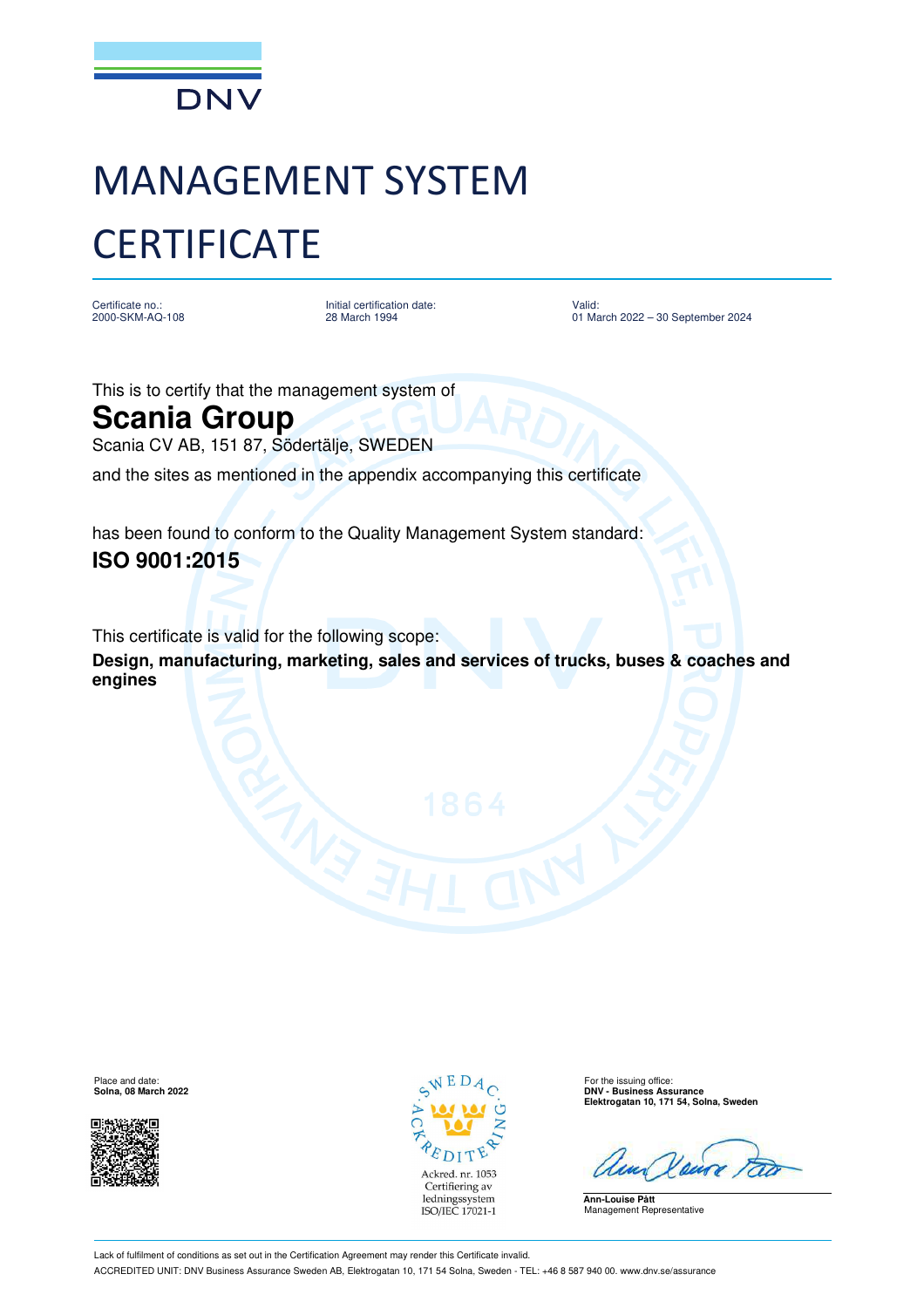

## **Appendix to Certificate**

## **Scania Group**

Locations included in the certification are as follows:

| Scania CV AB                     | Vagnmakarvägen 1, 151 87 Södertälje in Sweden                       |
|----------------------------------|---------------------------------------------------------------------|
|                                  | Box 903, 572 36, Oskarshamn in Sweden                               |
|                                  | Design, manufacturing, marketing, sales and services of trucks,     |
|                                  | buses & coaches and engines                                         |
| Scania Production Angers S.A.S   | B.P. 846, 49008 Angers Cedex 01 in France                           |
|                                  | <b>Manufacturing of trucks</b>                                      |
| <b>Scania France CAPS</b>        | 2 boulevard de l'Industrie, 49000, Angers in France                 |
|                                  | <b>Product Adaptation of trucks and buses</b>                       |
| Scania Production Zwolle B.V.    | P.O. Box 618, 8000 AP, Zwolle in the Netherlands                    |
|                                  | <b>Manufacturing of trucks</b>                                      |
| Scania Production Meppel B.V.    | P.O. Box 281, 7944 AG, Meppel in the Netherlands                    |
|                                  | <b>Manufacturing of components to trucks</b>                        |
| Scania Production Slupsk S.A.    | Ul. Grunwaldska 12, PL-76-200, Slupsk in Poland                     |
|                                  | Design and manufacturing of buses & coaches                         |
| Scania Logistic Centre           | Hanzeweg 24, 8061 RC, Hasselt in the Netherlands                    |
| Netherlands B.V                  | Russenweg 8E, 8041 AL, Zwolle in the Netherlands                    |
|                                  | Blaloweg 22, 8041 AH, Zwolle in the Netherlands                     |
|                                  | Logistics of components to trucks, buses & coaches and engines      |
| Scania Argentina S.A.U.          | Casilla de Correos Nro. 3 - Correo Central 4000, San Miguel de      |
|                                  | Tucumán in Argentina                                                |
|                                  | <b>Manufacturing of components to trucks</b>                        |
| Scania Peter LLC, MAN Truck and  | 7A, Myra Street, Shushary, St. Petersburg in Russia                 |
| Bus Production RUS LLC, Truck    | <b>Assembly of trucks</b>                                           |
| <b>Production RUS LLC</b>        |                                                                     |
| Cummins Scania XPI               | c/o Scania CV AB, 151 87, Södertälje in Sweden                      |
| Manufacturing Södertälje AB      | Design and manufacturing of components to engines                   |
|                                  |                                                                     |
| Scania Industrial Maintenance AB | 151 87, Södertälje, in Sweden                                       |
|                                  | Box 903, 572 29, Oskarshamn in Sweden                               |
|                                  | Box 815, 971 25, Luleå in Sweden                                    |
|                                  | Maintenance of production facilities and machinery                  |
| Ferruform AB                     | Box 815, 971 25, Luleå in Sweden                                    |
|                                  | Manufacturing of components to trucks and buses & coaches           |
| Scania Parts Logistics           | Bedriijfsstraat 1208, 3660, Oudsbergen in Belgium                   |
|                                  | Mörbyvägen 25, 155 35, Nykvarn in Sweden                            |
|                                  | Logistics of parts to trucks, buses & coaches and engines           |
| Scania Parts Center              | Rua Comendador João Lucas, 580 - Distrito Industrial, CEP 13280-    |
|                                  | 000, Vinhedo/SP - Brasil                                            |
|                                  | Logistics of parts to trucks, buses & coaches and engines           |
| Scania Latin América Ltda        | Av. José Odorizzi, 151 - Vila Euro, CEP: 09810-902, São Bernardo Do |
|                                  | Campo in Brazil                                                     |
|                                  | Design, manufacturing, marketing, Sales and services of trucks,     |
|                                  | buses & coaches and engines                                         |
|                                  |                                                                     |
|                                  |                                                                     |
| Scania Brazil                    | Av. José Odorizzi, 151 - Vila Euro, CEP: 09810-902, São Bernardo do |
|                                  | Campo in Brazil                                                     |

Lack of fulfilment of conditions as set out in the Certification Agreement may render this Certificate invalid.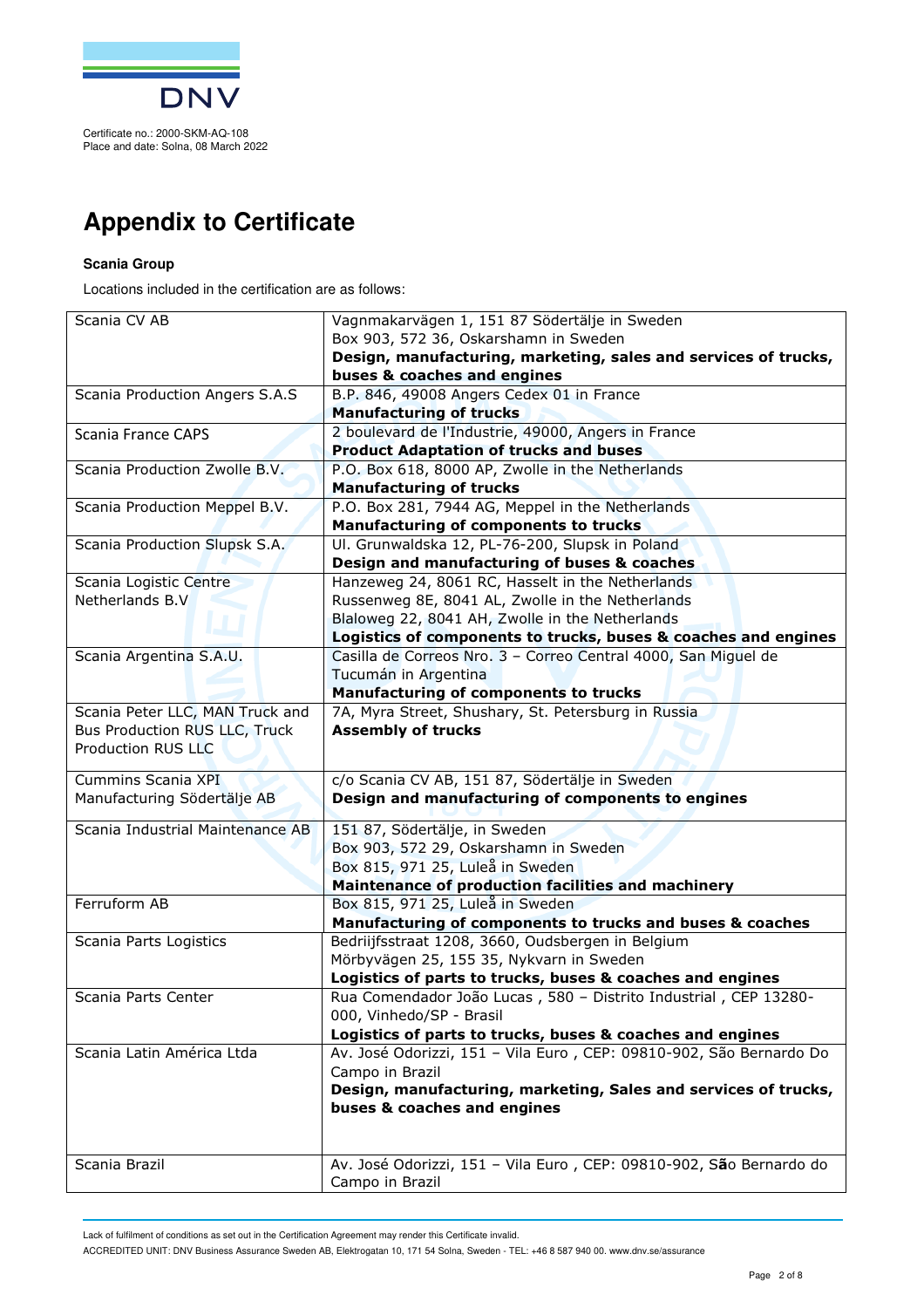

|                         | Sales and services of trucks, buses & coaches and engines                                                     |
|-------------------------|---------------------------------------------------------------------------------------------------------------|
| Scania Argentina S.A.U. | Ruta Panamericana - Km34, 1615 Malvinas Argentinas, Buenos Aires in<br>Argentina                              |
|                         | Sales and services of trucks, buses & coaches and engines                                                     |
| Scania Sverige AB       | Kungens Kurvaleden 3B, 14 175, Kungens Kurva (Lindvreten) in                                                  |
|                         | Sweden                                                                                                        |
|                         | Kungens Kurvaleden 5, 141 75, Kungens Kurva in Sweden                                                         |
|                         | Åkeribacken 18, 191 49, Sollentuna (Häggvik) in Sweden                                                        |
|                         | Hantverksgatan 3, 151 65, Södertälje in Sweden                                                                |
|                         | Skarprättarvägen 10, 176 77, Järfälla (Kallhäll) in Sweden                                                    |
|                         | Silovägen 14, 136 50, Haninge (Jordbro) in Sweden                                                             |
|                         | Varggatan 31, 749 40, Enköping in Sweden                                                                      |
|                         | Trintegatan 6, 253 68, Helsingborg in Sweden                                                                  |
|                         | Exportgatan 37, 422 46, Hisingsbacka in Sweden                                                                |
|                         | Spannarp 32, 432 77, Tvååker (Himle) in Sweden                                                                |
|                         | Synnerödsvägen 12, 418 78, Göteborg (Arendal) in Sweden                                                       |
|                         | Kabingatan 2, 212 39, Malmö in Sweden                                                                         |
|                         | Höjebro, Malmövägen 77, 222 70, Lund in Sweden                                                                |
|                         | Viaredsvägen 6, 504 94, Borås in Sweden                                                                       |
|                         | Simrishamnsvägen 46, 273 36, Tomelilla in Sweden                                                              |
|                         | Sikavägen 1, 761 97, Norrtälje in Sweden                                                                      |
|                         | Sales and services of trucks, buses & coaches and engines                                                     |
| Scania Chile S.A.       | Panamerica Norte 9850, 872004, Santiago in Chile<br>Sales and services of trucks, buses & coaches and engines |
| Norsk Scania AS         | Oslo (HQ), Postboks 143 Skøyen, 0212 Oslo in Norway                                                           |
|                         | Myggveien 3, 9514 Alta in Norway                                                                              |
|                         | Tingstveitveien 4, 4823 Nedenes (Arendal) in Norway                                                           |
|                         | Andslimoen 9325, Bardufoss in Norway                                                                          |
|                         | Litleåsvegen 142, 5132 Nyborg (Bergen) in Norway                                                              |
|                         | Stormyrveien 3, 8008 Bodø in Norway<br>Borgeskogen 44, 3160 Stokke in Norway                                  |
|                         | Brunkeberg, 3850 Kviteseid in Norway                                                                          |
|                         | Olav Ingstads vei 10, 1351 Rud (Bærum) in Norway                                                              |
|                         | Eikveien 20, 3036 Drammen in Norway                                                                           |
|                         | Follaveien 86, 8208 Fauske in Norway                                                                          |
|                         | Tverrgrova 1, 6814 Førde in Norway                                                                            |
|                         | Nedre Holmenvei 3, 2827 Hunndalen (Gjøvik) in Norway                                                          |
|                         | Halden Næringspark, Vestgårdvn. 19, 1788 Berg i Østfold in Norway                                             |
|                         | Engomsvingen 28, 2323 Ingeberg in Norway                                                                      |
|                         | Russevikveien 3, 9408 Harstad in Norway                                                                       |
|                         | Frakkagjerdveien 99,5563 Førresfjorden in Norway                                                              |
|                         | Dronning Ragnhildsvei, 3515 Hønefoss in Norway                                                                |
|                         | Prestmoen, 2040 Kløfta in Norway                                                                              |
|                         | Gaupeveien 1, 2211 Kongsvinger in Norway                                                                      |
|                         | Barstølvn. 14, Sørlandsparken, 4636 Kristiansand in Norway                                                    |
|                         | Banak, 9700 Lakselv in Norway                                                                                 |
|                         | Verksveien 4, 8370 Leknes in Norway                                                                           |
|                         | Korgveien 32, 2619 Lillehammer in Norway                                                                      |
|                         | Kvavik, 4580 Lyngdal in Norway                                                                                |
|                         | Nesnaveien 51, 8614 Mo i Rana in Norway                                                                       |
|                         | Ørbradden 8, 8656 Mosjøen in Norway                                                                           |
|                         | Industriveien 8, 7820 Spillum (Namsos) in Norway<br>Fagernesveien 145, 8514 Narvik in Norway                  |
|                         | Gamle Leirdals vei 11, 1081 Oslo in Norway                                                                    |
|                         | Dahlemoen 39,2670 Otta in Norway                                                                              |
|                         | Sarpsborgveien 119, 1640 Råde in Norway                                                                       |
|                         |                                                                                                               |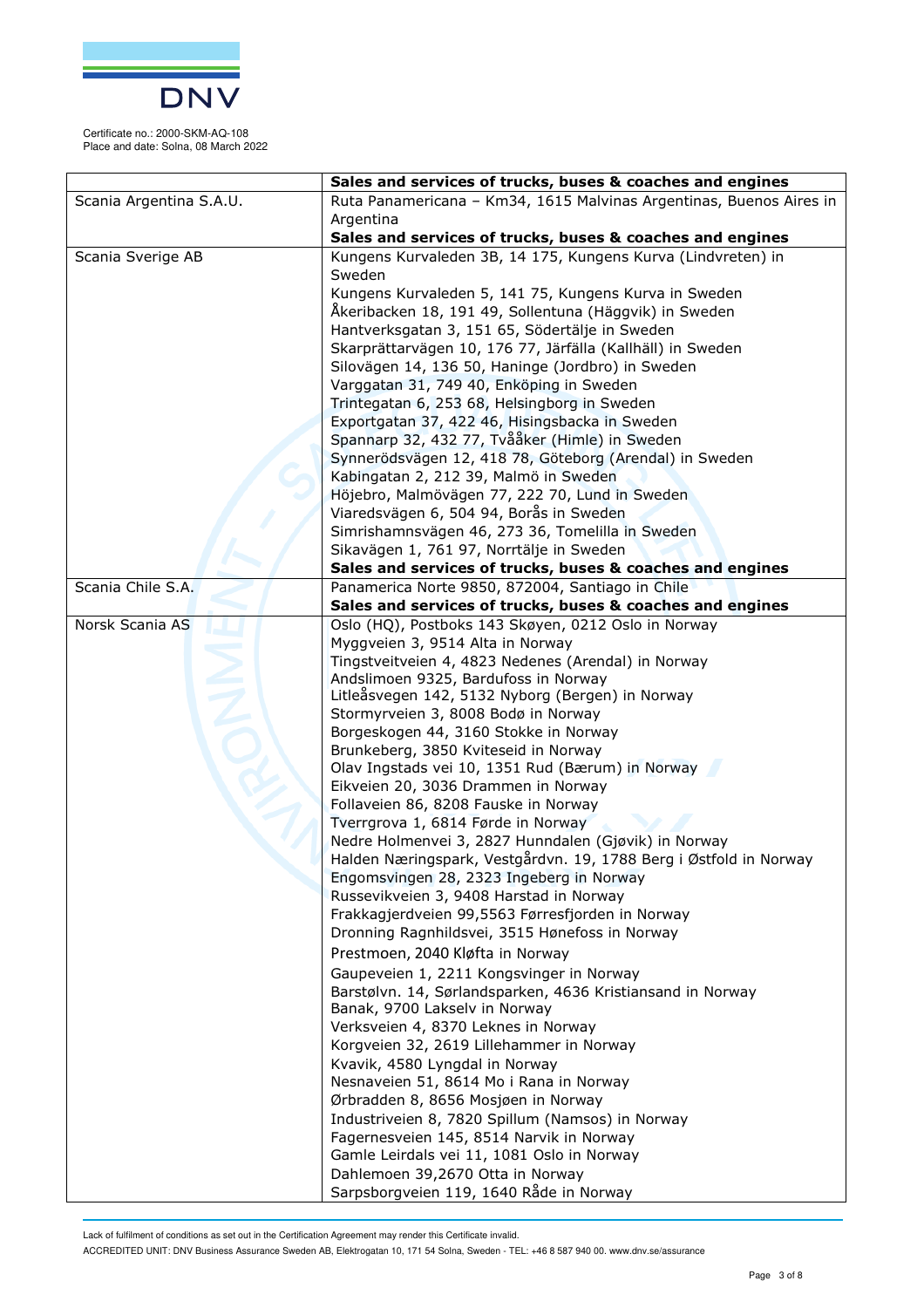

|                                              | Bøleveien 184, 3713 Skien in Norway<br>Verkstedveien 1, 8402 Sortland in Norway<br>Fosseikeveien 16, 4323 Sandnes in Norway<br>Sutterøygata 13, 7502 Stjørdal in Norway<br>Svemorka, 6200 Stranda in Norway |
|----------------------------------------------|-------------------------------------------------------------------------------------------------------------------------------------------------------------------------------------------------------------|
|                                              | Postboks 133, 6783 Stryn in Norway<br>Tromsøysundveien 266, 9024 Tomasjord (Tromsø) in Norway                                                                                                               |
|                                              | Torgårdsvegen 13, 7072 Heimdal (Trondheim) in Norway<br>Venusveien 10 A, 7652 Verdal in Norway                                                                                                              |
|                                              | Digernes Vest Ålesund, 6260 Skodje in Norway<br>Bakliveien 3, 6450 Hjelset in Norway                                                                                                                        |
|                                              | Sales and services of trucks, buses & coaches and engines                                                                                                                                                   |
| Scania Benelux,                              | HQ: Spinveld 57, 4815 Breda in the Netherlands                                                                                                                                                              |
| Scania Nederland B.V.                        | Kleefstraat 2, 8028 PR Zwolle in the Netherlands                                                                                                                                                            |
| Scania Belgium NV-SA<br>Scania Luxembourg SA | Oldenzaalsestraat 580, 7561 RL Deurningen in the Netherlands<br>Anewiel 5, 8502 VC Joure in the Netherlands                                                                                                 |
|                                              | Transportweg 4; Distripark A12, 2742 RH Waddinxveen in the<br>Netherlands                                                                                                                                   |
|                                              | Slego 4, Westpoort 4590, 1046 BM Amsterdam in the Netherlands                                                                                                                                               |
|                                              | Smaragdweg 16, Ind.zone Boekelermeer, 1812 RJ Alkmaar in the<br>Netherlands                                                                                                                                 |
|                                              | De Overmaat 51, Ind. zone De Overmaat, 6831 AG Arnhem in the<br>Netherlands                                                                                                                                 |
|                                              | Westerbroekstraat 4, 7011 EX Gaanderen in the Netherlands                                                                                                                                                   |
|                                              | Columbusweg 45: Trade Port West, 5928 LA Venlo in the Netherlands<br>Edisonstraat 2a, 7825 GS Emmen in the Netherlands                                                                                      |
|                                              | Lage Akkerweg 19; Ind. Zone Sluis Elf, 5711 DD Someren in the                                                                                                                                               |
|                                              | Netherlands                                                                                                                                                                                                 |
|                                              | Scandinaviëweg 5, Ind. area Eemskanaal, 9723 BW Groningen in the<br>Netherlands                                                                                                                             |
|                                              | Edisonweg 58, 2952 AD Alblasserdam in the Netherlands                                                                                                                                                       |
|                                              | Steenhouwerstraat 10: Ind. Zone de Gadering, 3194 AG Hoogvliet in<br>the Netherlands                                                                                                                        |
|                                              | Gewenten 70; Ind Zone Borchwerf Noord, 4704 RD Roosendaal in the<br>Netherlands                                                                                                                             |
|                                              | Geminiweg 35: Bedrijfsnr. 4631, 5015 BP Tilburg in the Netherlands<br>Hambakenwetering 12; Ind Zone Hambaken, 5231 DC Den Bosch in<br>the Netherlands                                                       |
|                                              | Leeuwenhoeckweg 2; bedrijfsnummer 3050, 5466 AL Veghel in the<br>Netherlands                                                                                                                                |
|                                              | De Grens 31, Ind. zone De Grens, 6598 DK Gennep Veghel in the<br>Netherlands                                                                                                                                |
|                                              | Amsterdamseg 50: Ind. Zone Uithoorn, 1422 AD Uithoorn in the<br>Netherlands                                                                                                                                 |
|                                              | Solingenstraat 6, Ind. zone De Weteringen, 7421 ZT Deventer in the<br>Netherlands                                                                                                                           |
|                                              | Handelsstaat 29, 3861 RR Nijkerk in the Netherlands<br>Savannahweg 9: Ind. Zone Lage Weide, 3542 AW Utrecht in the<br>Netherlands                                                                           |
|                                              | Verlengde parallelweg 20, Ind. zone De Harselaar, 3771 LP Barneveld<br>in the Netherlands                                                                                                                   |
|                                              | Inductorstraat 44, 3903 KB Veenendaal in the Netherlands                                                                                                                                                    |
|                                              | Tulpenmarkt 5, 1681 PK Zwaagdijk in the Netherlands<br>Bijsterhuizen 11-10; Ind. Zone Bijsterhuizen, 6546 AS Nijmegen in the                                                                                |
|                                              | Netherlands                                                                                                                                                                                                 |
|                                              | Handelsweg 21, 8152 BN Lemelerveld in the Netherlands                                                                                                                                                       |

Lack of fulfilment of conditions as set out in the Certification Agreement may render this Certificate invalid.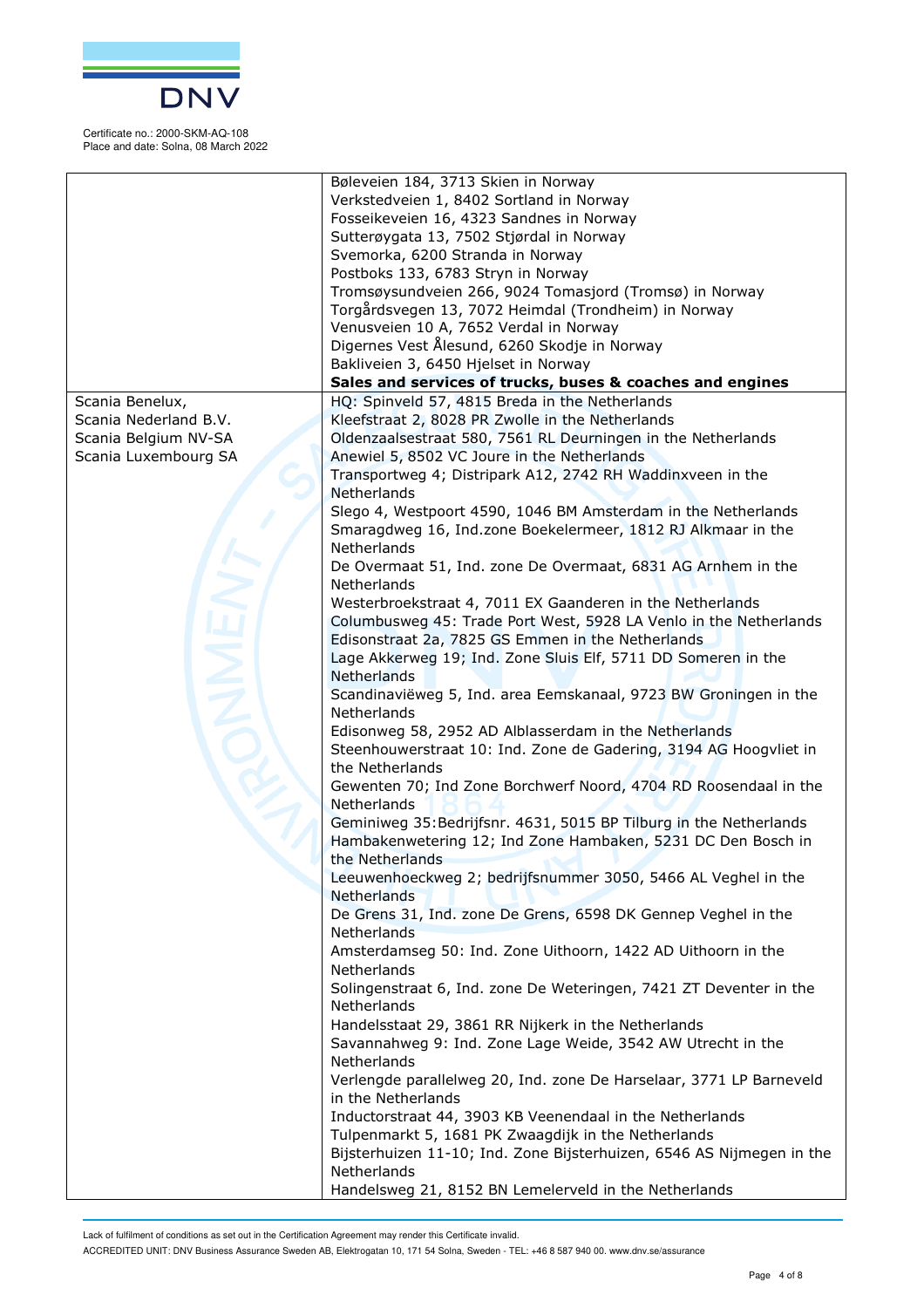

|                              | Thermiekstraat 29; Industriezone Parkstad 204, 6361 HB Nuth in the                               |
|------------------------------|--------------------------------------------------------------------------------------------------|
|                              | Netherlands                                                                                      |
|                              | Technologieweg 10, 4906 AC Oosterhout in the Netherlands                                         |
|                              | Nijverheidsweg 23, 9418 TX Wijster in the Netherlands                                            |
|                              | Anton Philipsweg 15, 2171 KX Sassenheim in the Netherlands                                       |
|                              | Mispelhoefstraat 10, Bedrijfsnummer 3521, 5651 GL Eindhoven in the                               |
|                              | Netherlands                                                                                      |
|                              | Transportweg 29 A, 2676 LM Maasdijk in the Netherlands                                           |
|                              | Kleefstraat 2, 8028 PR Zwolle in the Netherlands (Central Delivery                               |
|                              | Workshop)                                                                                        |
|                              | Industriepark Drongen 1, 9031 Drongen in Belgium                                                 |
|                              | Ambachtstraat 30, 8820 Torhout in Belgium                                                        |
|                              | Industriepark Zwaarveld 53, 9220 Hamme in Belgium                                                |
|                              | Noordlaan 26, 8520 Kuurne in Belgium                                                             |
|                              | Mallaardstraat 41, 9400 Ninove in Belgium                                                        |
|                              | A. van Osslaan 1 bus 28, 1120 Neder-Over-Heembeek in Belgium                                     |
|                              | Ordamstraat 5; Haven 500, 2030 Antwerpen in Belgium                                              |
|                              | Guido Gezellestraat 115, 1654 Huizingen in Belgium                                               |
|                              | Vosveld 3, Nijverheidszone Den Hoek, 2110 Wijnegem in Belgium                                    |
|                              | Chemin de Thumaide 10; Z.I.Champ Lionne, 7600 Péruwelz in Belgium                                |
|                              | Zoning Industriel de Jumet Alee Central, 6040 Jumet in Belgium                                   |
|                              | Chaussée de Marche 838 Z.I. Nannine, 5100 Naninne in Belgium                                     |
|                              | Parc d'activité - Syrdall 3 23, rue Gabriel Lippmann, L-5365 Munsbach                            |
|                              | in Luxembourg                                                                                    |
|                              | Z.I. Um Monkeler, L-4149 Schifflange in Luxembourg                                               |
|                              | Sales and services of trucks, buses & coaches and engines                                        |
| Scania Great Britain Ltd.    | Delaware Drive Tongwell, Milton Keynes MK15 8HB in United Kingdom                                |
|                              | Centrecharley Road Charle, Loughborough Leichestershire LE12 9YB                                 |
|                              | (training center UK) in United Kingdom                                                           |
|                              | Estate Road One, South Humberside Industrial Estate, Grimsby, North                              |
|                              | East Lincolnshire, DN31 2TB United Kingdom                                                       |
|                              | Claylands Avenue, Worksop, Nottinghamshire S81 7 DJ in United                                    |
|                              | Kingdom                                                                                          |
|                              | Brigton Road, Pease Cottage, RH11 9 BJ Crawley in United Kingdom                                 |
|                              | Sales and services of trucks, buses & coaches and engines                                        |
| Scania Deutschland GmbH,     | August-Horch- Straße 10, 56070 Koblenz in Germany (HQ)                                           |
| Scania Vertrieb und Service  | Carlsfelder Straße 3, 06188 Landsberg in Germany                                                 |
| GmbH,                        | Scharfenberger Straße 61, 01139 Dresden in Germany                                               |
| Scania Österreich Ges.m.b.H. | Hans-Wiegel-Straße 10b, 04319 Leipzig in Germany                                                 |
|                              | Industriestraße 32, 49492 Westerkappeln-Velpe in Germany                                         |
|                              | Röntgenstraße 33, 32107 Bad Salzuflen in Germany<br>Bergmannstraße 7, 49439 Steinfeld in Germany |
|                              | Am Eichenzeller Weg 12, 36124 Eichenzell in Germany                                              |
|                              | Fischbach 12, 35418 Buseck in Germany                                                            |
|                              | Alexander-von Humboldt-Straße.3, 34253 Lohfelden in Germany                                      |
|                              | Franz-Rueff-Straße 11, 73479 Ellwangen-Neunstadt in Germany                                      |
|                              | Im Gewerbepark 15,73329 Kuchen in Germany                                                        |
|                              | Johann-Höllfritsch-Straße 41-43, 90530 Wendelstein in Germany                                    |
|                              | Frankenring 4, 95502 Himmelkron in Germany                                                       |
|                              | Brückenstrasse 3,97246 Eibelstadt in Germany                                                     |
|                              | Castropper Hellweg 109, 44805 Bochum in Germany                                                  |
|                              | Robert-Bosch-Straße 18, 50769 Köln in Germany                                                    |
|                              | Hoher Hagen 3, 58513 Lüdenscheid in Germany                                                      |
|                              | Carlo-Schmid-Straße 5, 52146 Würselen in Germany                                                 |
|                              | Runtestraße 36, 59457 Werl in Germany                                                            |
|                              | Arster Hemm 59, 28279 Bremen in Germany                                                          |

Lack of fulfilment of conditions as set out in the Certification Agreement may render this Certificate invalid.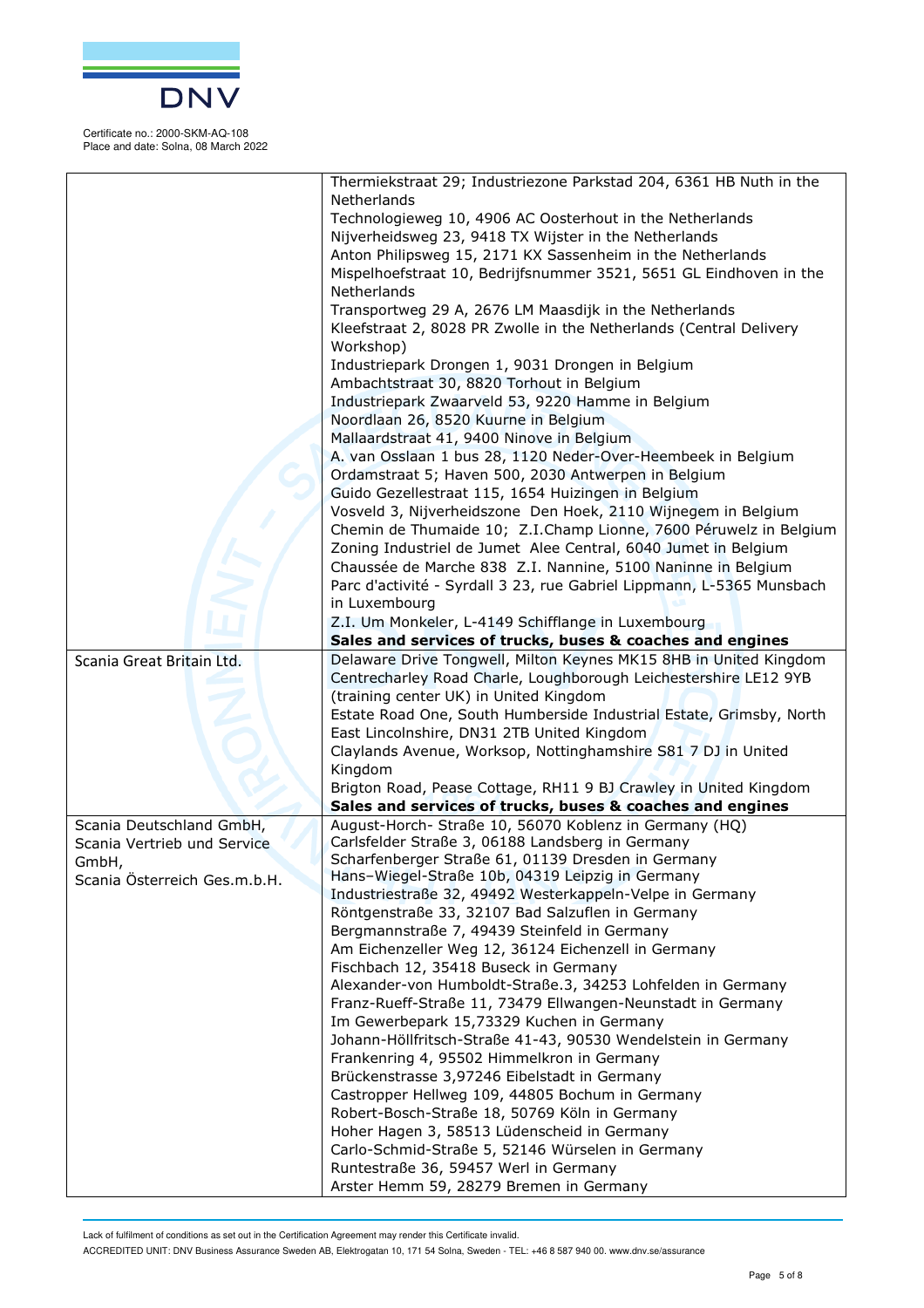

|                                  | Donaubogen 6, 24539 Neumünster in Germany                              |
|----------------------------------|------------------------------------------------------------------------|
|                                  | Steinbrücker Straße 1, 23556 Lübeck in Germany                         |
|                                  | Ordensmeisterstraße 40, 12099 Berlin Tempelhof in Germany              |
|                                  | Wörmlitzer Straße 1,39126 Magdeburg-Rothensee in Germany               |
|                                  |                                                                        |
|                                  | Wiesenauer Straße 4, 30179 Hannover in Germany                         |
|                                  | Waller See 102, 38110 Braunschweig in Germany                          |
|                                  | Ludwig-Erhard-Straße 6, 56727 Mayen in Germany                         |
|                                  | Herrenrain 2, 35708 Haiger in Germany                                  |
|                                  | Diesel-Straße 1, 54343 Föhren in Germany                               |
|                                  | Brunnenstraße. 11, 65551 Limburg in Germany                            |
|                                  | Kastanienweg 7, 14974 Ludwigsfelde/Genshagen in Germany                |
|                                  | Pinkertweg 16, 22113 Hamburg in Germany                                |
|                                  | Wankelstraße 5-7,50170 Kerpen in Germany                               |
|                                  | Hicklstrasse 4, 85764 Oberschleißheim in Germany                       |
|                                  | Beim Bierkeller 5, 71696 Möglingen in Germany                          |
|                                  | Sprendlinger Landstraße 226, 63069 Offenbach in Germany                |
|                                  |                                                                        |
|                                  | Haus Uhlenkotten 20, 48159 Münster in Germany                          |
|                                  | Jacob-A.-Morand- Straße 18, 07552 Gera in Germany                      |
|                                  | Steinstraße 12, 88339 Bad Waldsee in Germany                           |
|                                  | Brauereistraße 20, 68723 Plankstadt in Germany                         |
|                                  | Johann-Steinböck-Straße 4, 2345 Brunn am Gebirge in Austria            |
|                                  | Ing.-Julius-Raab-Straße 1, 2721 Bad Fischau in Austria                 |
|                                  | Rudolf-Hirsch-Straße 5, 2000 Stockerau in Austria                      |
|                                  | Bahnhofstraße 114, 8401 Kalsdorf in Austria                            |
|                                  | Industriepark West 9, 8772 Traboch in Austria                          |
|                                  | Wasserwerkstraße 36, 4053 Haid in Austria                              |
|                                  | Pramwald 11, 4680 Haag am Hausruck in Austria                          |
|                                  | Gewerbestraße 4, 3370 Ybbs an der Donau in Austria                     |
|                                  | Keilweg 4, 3100 St. Pölten in Austria                                  |
|                                  | Schießstand 17, 6401 Inzing in Austria                                 |
|                                  | Europastraße 10, 6322 Kirchbichl in Austria                            |
|                                  | Oberst-Lepperdinger-Straße 9, 5071 Wals in Austria                     |
|                                  | Appenzeller Straße 57, 6840 Götzis in Austria                          |
|                                  | Sales and services of trucks, buses & coaches and engines              |
| Scania Danmark A/S               | Industribuen 19, 2635 Ishøj/Copenhagen in Denmark                      |
|                                  | Røde Banke 116, 7000 Fredericia in Denmark                             |
|                                  | Måde Industrivej 18, 6705 Esbjerg in Denmark                           |
|                                  | Mads Eg Damgaards Vej 56, 7400 Herning in Denmark                      |
|                                  | Kløvermarksvej 8,9500 Hobro in Denmark                                 |
|                                  | Nybovej 18, 7500 Holstebro in Denmark                                  |
|                                  | Plutovej 10, 8700 Horsens in Denmark                                   |
|                                  | Birkedam 14, 6000 Kolding in Denmark                                   |
|                                  | Hermesvej 7, 6330 Padborg in Denmark                                   |
|                                  |                                                                        |
|                                  | Bøsbrovej 120, 8940 Randers SV in Denmark                              |
|                                  | Lysbjergvej 4, 6500 Vojens in Denmark                                  |
|                                  | Bredskiftevej 30, 8210 Aarhus V in Denmark                             |
|                                  | Krumtappen 2, 5260 Odense S in Denmark                                 |
|                                  | Holmensvej 8, 3600 Frederikssund in Denmark                            |
|                                  | Rørvangsvej 19, 4300 Holbæk in Denmark                                 |
|                                  | Ringstedvej 41, 4180 Sorø in Denmark                                   |
|                                  | Sales and services of trucks, buses & coaches and engines              |
| Scania Romania S.R.L.            | Str. Soseaua Bucuresti, Nr 261 RO-077055 CIOROGARLA, Judet Ilfov in    |
|                                  | Romania                                                                |
|                                  | Sales and services of trucks, buses & coaches and engines              |
| Scania Commercial Vehicles India | Plot No.64-66, 88-97 Narasapura Industrial Area, Achatnahalli Village, |
| Private Ltd.                     | Narasapura Hobli, Kolar - Taluk and District, Pin: 563133 Bangalore-   |
|                                  | 560066 in India                                                        |

Lack of fulfilment of conditions as set out in the Certification Agreement may render this Certificate invalid.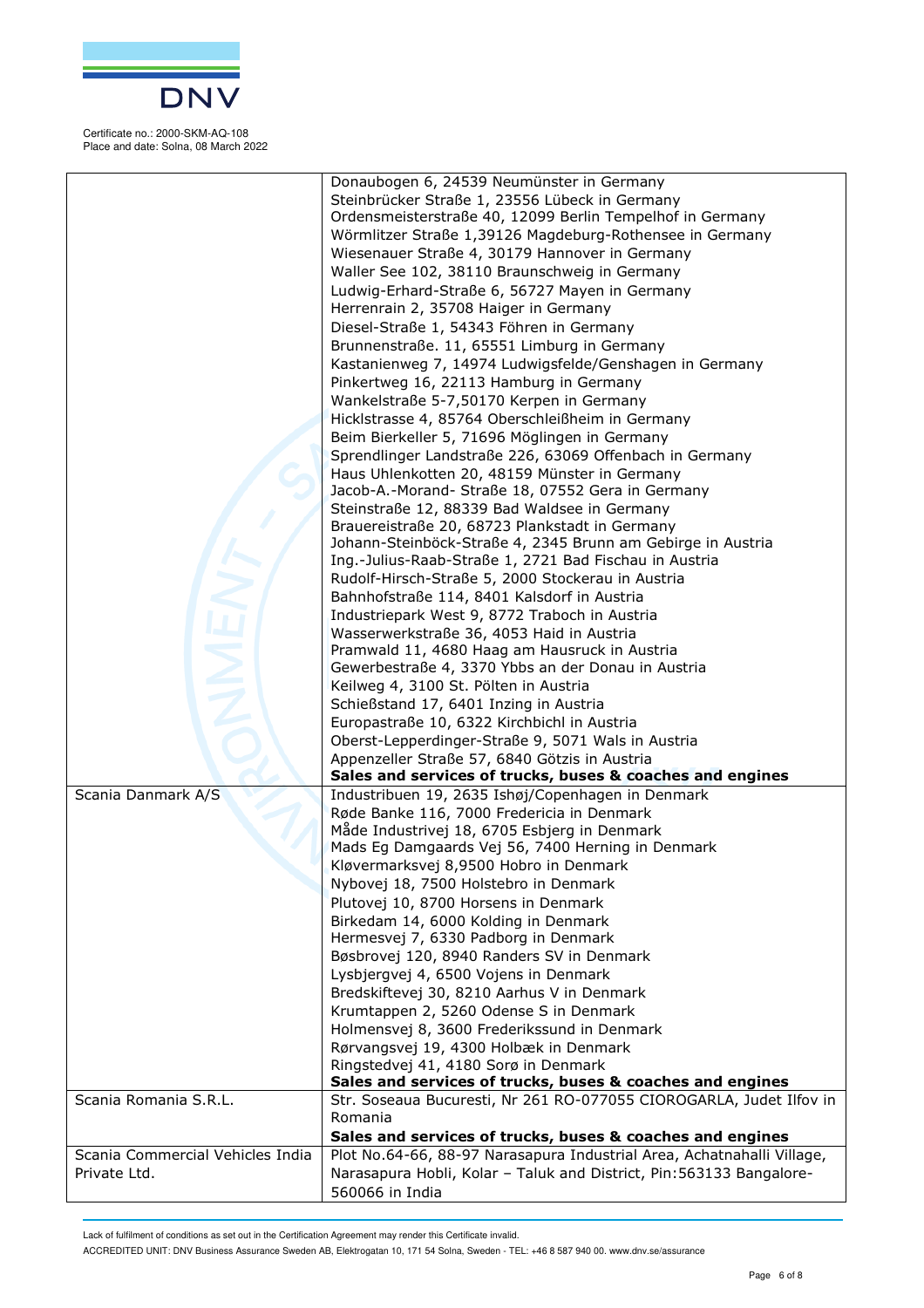

|                              | Design, manufacturing and marketing of trucks. Sales and                                                    |
|------------------------------|-------------------------------------------------------------------------------------------------------------|
|                              | services of trucks and engines                                                                              |
| LOTS Group AB                | Vasagatan 16, 101 23, Stockholm, Sweden                                                                     |
|                              | LOTS Regional HQ, Avenida das Nações Unidas, 14261, Ala A, Sexto                                            |
|                              | andar. Vila Gertrudes, São Paulo in Brazil                                                                  |
|                              | Operation PPA, Parque Industrial Dr. Camilo Calazans de Magalhães,                                          |
|                              | 19700-000, Paraguaçu Paulista, São Paulo in Brazil                                                          |
|                              | Operation ABC, Estrada dos Casa, 4303, Dos Casa, 09840-000, São                                             |
|                              | Bernardo do Campo, São Paulo in Brazil                                                                      |
|                              | Operation NRA, Estrada Municipal NRD 267 s/n, Fazenda Mosquito,                                             |
|                              | Narandiba, in Brazil                                                                                        |
|                              | Operation SVA, Fazenda Taquarussu, s/n, Zona Rural, Sandovalina, in                                         |
|                              | <b>Brazil</b>                                                                                               |
|                              | Optimizing of trucking transport operations with focus on heavy                                             |
|                              | industries such as mining, agriculture and forestry                                                         |
| Scania Hispania, S.A.        | P.I. Casablanca, C/ Jacinto Benavente, 13. 28850, Torrejón de Ardoz,                                        |
|                              | Madrid in Spain                                                                                             |
| Distributor                  | Marketing, purchase and sales of trucks, buses, engines and                                                 |
|                              | related spare parts / accessories to brand Scania; Purchase and                                             |
|                              | sales of trucks, buses used vehicles; Logistic between factory                                              |
|                              | and the dealers net; Assistance of dealers including training and                                           |
|                              | technical support; Support of the after sales services;                                                     |
|                              | Public relations and communication.                                                                         |
| Scania Hispania, S.A.        | P.I. Casablanca, C/ Jacinto Benavente, 13. 28850, Torrejón de Ardoz,<br>Madrid in Spain                     |
| Dealer                       | C/ Manuel Vázquez Montalbán, 3, PI Las Huesas. 35215- Telde, Las                                            |
|                              | Palmas in Spain                                                                                             |
|                              | Cr. Nacional 120, Km 647, 5 (Arnoso). 36892- Ponteareas, Pontevedra                                         |
|                              | in Spain                                                                                                    |
|                              | PI de León, Fase II, Parcela M-60. 24391- Santovenia de la                                                  |
|                              | Valdoncina, Léon in Spain                                                                                   |
|                              | PI Primores, Sector I 3, C/ Escultores, 54. 04745- La Mojonera,                                             |
|                              | Almería in Spain                                                                                            |
|                              | PI El Guadiel, Parcela 101.23210- Guarromán, Jaen in Spain                                                  |
|                              | Avenida de los Pedregales, Parcela C1, Polígono Industrial Natalio,                                         |
|                              | 33429 Viella Siero, Asturias in Spain                                                                       |
|                              | Carretera N-II, Km 288, Pq. Empresarial El Sabinar, Sector 5, Parcela                                       |
|                              | 7A. 50290- Épila, Zaragoza in Spain<br>Pq. Empresarial Pedrapartida, Parcela 16. 15316- Coirós, A Coruña in |
|                              | Spain                                                                                                       |
|                              | PI Trevenez, C/ Escritora Dolores Gómez de Cádiz, 7. 29196- Málaga                                          |
|                              | in Spain                                                                                                    |
|                              | Autovía A-92G, Km 3,600. 18320- Santa Fe, Granada in Spain                                                  |
|                              | Sales of new vehicles of the mark Scania;                                                                   |
|                              | The sale of used industrial vehicles;                                                                       |
|                              | The sale of parts and accessories;                                                                          |
|                              | Repair and maintenance of industrial vehicles of the Scania                                                 |
|                              | mark.                                                                                                       |
| SOE Busproduction Finland Oy | Rälssinkatu 1, Lahti, 15700 in Finland                                                                      |
|                              | <b>Design of buses</b>                                                                                      |
| Scania Hungária Kft.         | H-2051 Biatorbágy, Rozália Park 1 in Hungary                                                                |
|                              | H-1152 Budapest, Városkapu u. 4 in Hungary                                                                  |
|                              | H-9155 Lébény, Görbeház Park 1 in Hungary                                                                   |
|                              | H-8800 Nagykanizsa, Vámház út 19 in Hungary                                                                 |
|                              | H-6728 Szeged, Fonógyári u.10 in Hungary                                                                    |
|                              | H-3580 Tiszaújváros, Debreceni út 4 in Hungary                                                              |
|                              | Sales and services of trucks, buses & coaches and engines                                                   |

Lack of fulfilment of conditions as set out in the Certification Agreement may render this Certificate invalid.